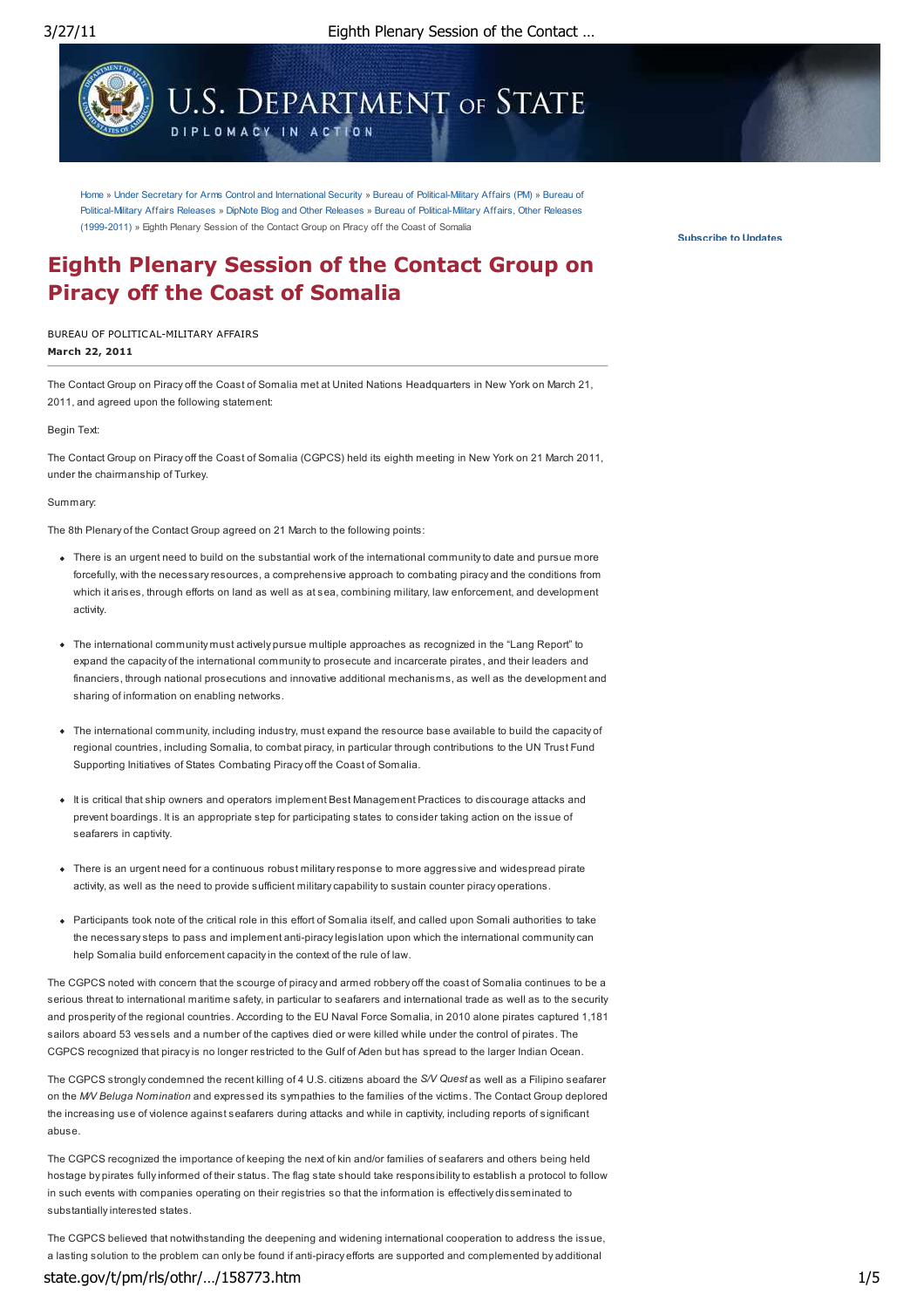concrete policies and measures that will contribute to the establishment of law and order in Somalia as well as sustained economic development in the region. The CGPCS underscored the need for the international community to further solidify the implementation of broadly-based yet cohesive strategies and actions in the face of this multi-faceted scourge. The Contact Group, in this regard, called for closer cooperation with all Somali authorities in dealing with the underlying causes of piracy and armed robbery at sea, as the solution to the symptoms of piracy and armed robbery at sea lies in curing the illness of long-term instability on land.

The CGPCS reiterated that the effective arrest, prosecution and incarceration of pirates and armed robbers are important components in securing freedom and safety of navigation on the high seas. Lack of technical, legal and structural capacity in the region remains a stumbling block. The CGPCS underlined the importance of existing, ongoing and interlinked work by Working Groups 1 and 2, the Trust Fund and the UN Office on Drugs and Crime in supporting the development of regional prosecution and prison capacity.

The CGPCS expressed its strong gratitude and support to the military personnel engaged in counter-piracy operations and congratulated them on their success in responding effectively to the threat of piracy.

The CGPCS recognized the increasing use by pirates of hijacked vessels with hostages aboard as "mother ships," as a strategic threat to national and international interests, especially as this enables pirates to operate at extended range and in all weathers/sea states. The CGPCS encouraged the most resolute and determined action possible by Governments, military forces, the shipping industry and by all other means in response to this key threat, while accepting that it presents particular risks to the hostages and challenges which will require national political decisions.

The CGPCS highlighted the need for greater political will for decisive action against pirates. In this regard, recent action taken by Indian naval forces in neutralizing three vessels being used by pirates in the Indian ocean was mentioned, which resulted in rescue of 57 hostages and capture of 104 pirates who are being prosecuted in India.

The CGPCS called for concerted action to shift the risk/reward ratio for pirates through a coordinated and comprehensive combined military and cross-Government and industry response to disrupt the piracy business model, at sea and on land throughout the region.

The CGPCS highlighted the importance of monitoring and disrupting illicit funds that finance piracy attacks. As regards those financial flows, upon the recommendation of the Group, the United States held an Ad Hoc meeting in Washington DC on 1 March and reported on that meeting.

The Ad Hoc meeting identified several areas requiring further action, including enhancing information sharing and coordination, developing prosecutable evidence, fostering regional capacity, and strengthening governments' partnerships with the private sector. The CGPCS emphasized the urgency of addressing these issues in a systematic, sustained and targeted fashion and of developing an agreed strategy for undercutting piracy-related financial networks. It welcomed the offer of the Government of Italy to lead such efforts. The Group also welcomed the announcement by the Republic of Korea to host a follow-on ad hoc meeting on the financial aspects of Somali piracy before the end of the year. Fostering international cooperation to disrupt, deter and dismantle the financial networks that fuel piracy is a key objective of the CGPCS.

The CGPCS noted the importance of coordinating counter-piracy efforts with the work of the Security Council Committee pursuant to resolutions 751 (1992) and 1907 (2009) concerning Somalia and Eritrea.

The Transitional Federal Government (TFG) of Somalia addressed the CGPCS plenary and expressed its concern, together with the international community, and particularly the countries of the region, at the chronic and growing scourge of piracy and armed robbery off the coast of Somalia. The TFG agreed that piracy was a symptom of protracted insecurity on land. The TFG urgently called for a comprehensive approach for the realization of peace and security in Somalia, including in combating the scourge of piracy with greatest emphasis on land in Somalia. The TFG expressed support for the "Somalization" of the response, and stressed the importance of assisting Somalis in building and strengthening their economic, security, judicial and development capacity throughout the country as recommended in the Lang Report.

On behalf of the United Nations, the Department of Political Affairs addressed the CGPCS plenary and emphasized the importance of fighting piracy simultaneously on three fronts: deterrence; security and the rule of law; and development.

The CGPCS welcomed the reinvigoration of the Kampala Process under the leadership of the Secretary-General's Special Representative Mahiga. The Contact Group was encouraged that representatives of the Transitional Federal Government (TFG), and the regional authorities of "Somaliland", "Puntland" and "Galmuduug", agreed to continue joint discussions on counter piracy efforts at the technical level later in the spring.

The report of the former Adviser to the Secretary-General on Legal Issues Related to Piracy off the Coast of Somalia, Mr. Jack Lang, (also known as the "Lang Report") has the potential to increase momentum for international support for land-based counter piracy efforts in Somalia and the region. It rightly stresses that Somalia should be at the centre of counter piracy efforts. The Contact Group noted that many of the proposals are already being implemented and welcomed the readiness of the United Nations to support key initiatives proposed.

The Contact Group is encouraged by the results achieved by its Trust Fund to Support Initiatives of States Countering Piracy off the Coast of Somalia, administered by the United Nations. During its first year, the Trust Fund Board has approved 12 projects totaling \$4.2 million dollars out of total contributions of \$6.2 million dollars. The CGPCS called on its Members and the private sector to urgently and generously contribute to the Trust Fund.

The CGPCS welcomed the initiative of the United Nations and the United Arab Emirates to co-chair a fund-raising event for the Trust Fund in the margins of a high-level, public/private conference on piracy organized by the United Arab

### state.gov/t/pm/rls/othr/…/158773.htm 2/5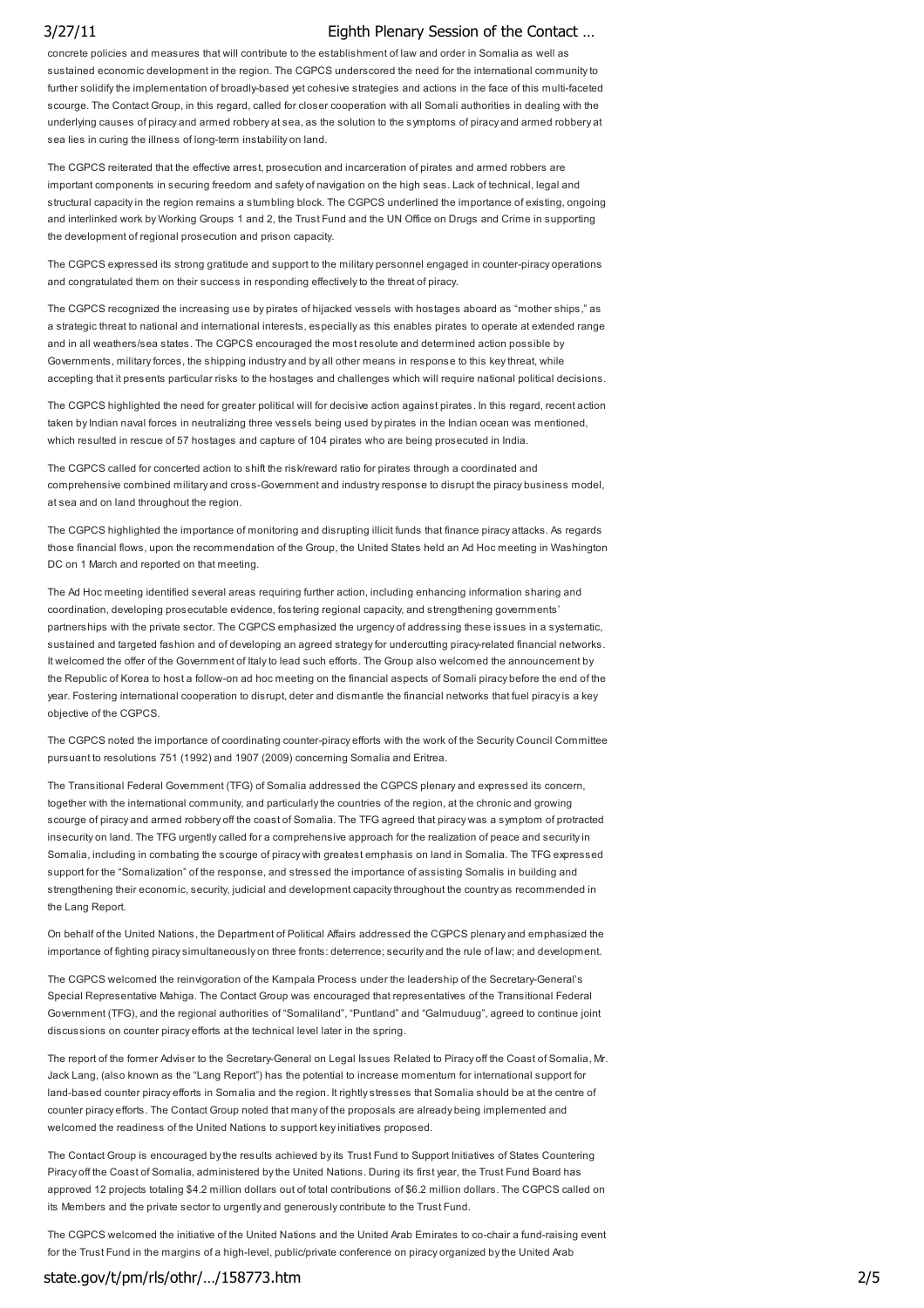Emirates from 18 to 19 April 2011 in Dubai. The Group called on its Members to actively participate in this meeting.

The CGPCS recalled that the Security Council had, in its resolution 1950 (2010) called upon all States to criminalize piracy under their domestic law. In this regard, it noted with appreciation the efforts being undertaken by the Division for Ocean Affairs and the Law of the Sea (DOALOS) of the United Nations Office of Legal Affairs, IMO and UNODC to assist States in the review of their national legislation on piracy.

The CGPCS strongly believed that coordination and cooperation among the CGPCS participants and the United Nations is of paramount importance and expressed its intention to continue working closely with the UN.

The United Kingdom reported on the Working Group 1 meeting held in London on 17 February.

The CGPCS reiterated the importance of continuing close dialogue, cooperation and coordinated action between military operation commanders, governments, international organizations and the shipping industry in response to the threat of piracy off the coast of Somalia - this multi-faceted partnership remains central to effective counter-piracy action. The CGPCS underlined the continued critical importance of military protection of merchant shipping transiting through the Gulf of Aden. The CGPCS welcomed the continued work of the Shared Awareness and Deconfliction (SHADE) mechanism in coordinating military operations in the region, including its productive relationship with the navies of countries operating outside the framework of multinational operations. The CGPCS welcomed the continued significant contribution of these independent deployers, and welcomed work to increase co-ordination of convoys to maximize military support to industry.

The CGPCS expressed strong concern at the continued gaps in the capabilities required by the military operations to combat piracy effectively, including especially maritime surveillance aircraft, oil tankers and medical facilities as well as the need for the necessary number of warships required. The CGPCS called on all CGPCS partners to consider meeting these requirements through either military or civil/commercial means, as well as provide increased basing support in the region.

The CGPCS agreed on the importance of increased use of military Vessel Protection Detachments as another means of effective military protection, as well as freeing up warships for other tasks. It encouraged all CGPCS countries to provide such a contribution, especially partners unable to provide warships or other types of military contribution, and encouraged all Flag States to conclude universal Vessel Protection Detachment agreements with the military operations as soon as possible.

Recalling the importance of effective coordination of international support for regional capability development through Working Group 1, the CGPCS welcomed the progress being made in several key areas:

- The commitment of Somali Ministers to act against piracy in a transparent and coordinated manner with international partners, including notably through the Kampala Process and the Regional Plan of Action;
- The action being taken by regional countries and organizations to implement the Djibouti Code of Conduct, the Regional Plan of Action on piracy and maritime security in the Eastern and Southern Africa – Indian Ocean region, and the need for all partners to support implementation of the Plan, including the related continued and coordinated work of the IMO and the European Commission with regional countries in the implementation of the Djibouti Code of Conduct;

Taking account of progress in these areas, the CGPCS noted the updated Working Group 1 capability development matrix, underlining its ongoing critical function in ensuring transparency and non-duplication in regional maritime security capability development activity, and continued to encourage all partners to provide updates to the matrix to that end. The CGPCS also reaffirmed the key priorities agreed by the CGPCS in January 2010, updating them in the light of developments, as follows:

- Support penal/judicial programs, including in "Puntland" and "Somaliland";
- Support implementation of the Djibouti Code of Conduct;
- Support for prioritized counter-piracy/maritime security capabilities of regional coastguard/maritime police and military forces in accordance with the Regional Plan of Action on piracy and maritime security in the Eastern and Southern Africa – Indian Ocean region and the Working Group 1 needs assessment matrix;
- Support for comprehensive/cross-sector counter-piracy/maritime security action led by the UN in Somalia. especially through the Kampala Process, and including UN Rule of Law and Security Sector Reform programs within Somalia, including work linked to maritime police/coastguard activity and planning.

The CGPCS tasked Working Group 1 to continue its work in conformity with the conclusions of the Chairman.

Denmark reported from the Working Group 2 meeting held in Copenhagen on 3 – 4 March 2011.

The CGPCS noted the continued progress in the establishment of relevant national legislation and procedures and an increase in the number of national piracy trials. An overview provided by the UNODC and IGAD showed that approximately 850 Somali pirates are currently either incarcerated or being prosecuted in 16 countries. At the same time the CGPCS noted the need to take decisive action to ensure an increase in the number of suspected pirates being prosecuted. The CGPCS underlined that all possible models for prosecution should be pursued. This includes national prosecution by States both outside and in the region. The CGPCS underlined the importance of continuing to support national prosecutions and incarcerations in the region, including in Somalia when possible.

### state.gov/t/pm/rls/othr/.../158773.htm 3/5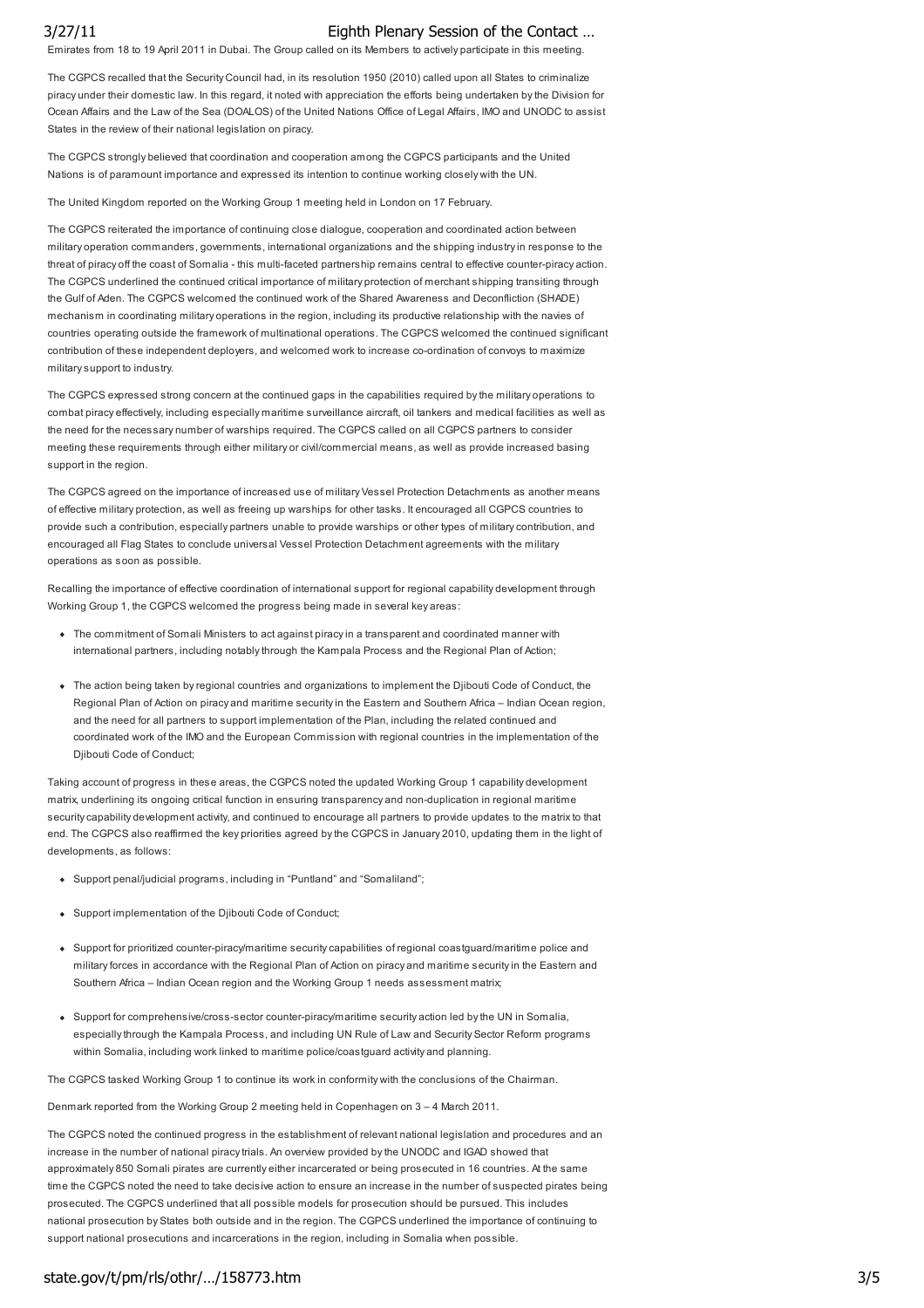On the issue of additional mechanisms for prosecution the CGPCS warmly welcomed the report of Mr. Jack Lang, noting that the report had contributed to narrowing down the possible models for a special mechanism to secure prosecution of pirates. The CGPCS called for swift implementation of most of the proposals in the report, noting the work already undertaken by CGPCS, including by Working Group 2 and other actors, and that future discussions on the legal aspects of ensuring prosecution, including in regard to the report, could take place in Working Group 2. The CGPCS noted that the Lang report provides the basis for ongoing consultations in New York at the United Nations Security Council. The CGPCS called for the adoption of a Plan of Action on steps towards implementation of the models of the report.

The CGPCS noted that the lack of sufficient facilities for incarceration of convicted pirates was one of the most acute issues to be addressed in order to ensure an increased number of prosecutions, including in the region. The CGPCS therefore welcomed the work of the Working Group 2 in ensuring the necessary legal basis for a post trial transfer system, noting that the post trial agreement between the TFG and the Seychelles, and the expected further arrangements with "Puntland" and "Somaliland," were in conformity with the previous established legal conditions and could serve as model for future post trial transfer arrangement. The CGPCS called on Working Group 2 and its Chairman to ensure further progress in this field and underlined the need for all affected States and organizations to contribute to this process, including through funding for the construction of prison facilities in Somalia.

The CGPCS also took note of the discussions in the Working Group on a number of specific legal issues, including on the collection of evidence, air transfer of detained or convicted pirates, decision-making procedures when apprehending suspected pirates, and legal aspects of posting private armed security on commercial vessels.

The CGPCS tasked Working Group 2 to continue its work in conformity with the conclusions of the Chairman.

The United States presented the report from the Working Group 3.

On 28 February 2011, 140 participants met for a Working Group 3 meeting in Washington, DC which included 40 delegations and 23 international and industry organizations. With the recent escalation of violence shown by pirates off the Horn of Africa, including the killing of American citizens aboard the *S/V Quest* and the killing of a Filipino seafarer on the *M/V Beluga Nomination*, the CGPCS discussions took on even greater urgency regarding the protection of shipping and seafarers from the threat of piracy.

The CGPCS noted that pirate tactics are changing in response to naval and industry counter-piracy actions. Significant among those tactics is the increasing use of "motherships" which have hostages onboard and which allows an extended range of activity outside the reach of patrolling naval forces. Working Group 3 continues to monitor findings in coordination with Working Group 1 regarding the effectiveness of Best Management Practices (BMPs), and more needs to be done. The use of BMPs has been continuously demonstrated to reduce the likelihood of a successful attack.

The Working Group remains concerned about vessels that are not following BMPs and other counter piracy guidance. In view of the increasing monetary levels of ransom payments and the recent escalation of violence by pirate gangs, Working Group 3 is urging flag-states to increase their own efforts to enforce the use of industry compliance with antipiracy BMPs. The CGPCS noted the working group's interest in the need to leverage economic mechanisms to provide potential incentives for increased use of BMPs. For example, though insurance organizations have endorsed BMPs, underwriters have been challenged to seek ways to maximize compliance with self-protection measures among their clients. Also, Industry Groups and the Seamen's Church Institute will continue to develop and refine guidance for Company Security Officers (CSOs) to prepare for the contingency of an attack, and for post-incident care of affected seafarers, respectively. Working Group 3 will continue to monitor the extent and the effectiveness of BMPs and other counter-piracy guidance, and to refine and adapt them appropriately

Moving forward, an intersessional working group will address further implementation of BMPs by nations with the potential use of the International Ship and Port Facility (ISPS) Code, the International Safety Management (ISM) Code, or other mechanisms. In recognition of further use of armed and unarmed security teams as part vessel defense, a second intersessional group of interested states and NGOs will address the consequences of the use of those teams with a view to examining the feasibility of elaborating quidelines. Conceptual papers will be developed to form the basis of discussion by each of the intersessional groups.

Working Group 3 tentatively plans its next meeting to be held at the International Maritime Organization on 14 September in London, UK.

Egypt briefed on the activities of Working Group 4 and stressed that in light of the recent political upheavals that struck the region over the past few months, which did not assist UNPOS and Working Group 4 chairmanship to hold the agreed upon Working Group 4 meeting in the region, the Chair of Working Group 4 resorted to close consultations with different Working Group 4 members and which resulted in the following:

- Invite all interested UN agencies (such as UNODC and IMO for example) to work closely with UNPOS and Working Group 4 to propose and implement projects of Working Group 4;
- Invite the United Nations to elaborate proposals and receive proposals from partners on the implementation of the communication and media strategy. The United Nations can submit proposals to the CGPCS Trust Fund and other donors;
- That the implementation of the communication strategy of the CGPCS should be both strategic and comprehensive;
- That the Chair of Working Group 4 should participate in activities and the coordination meeting of UNPOS in

### state.gov/t/pm/rls/othr/…/158773.htm 4/5